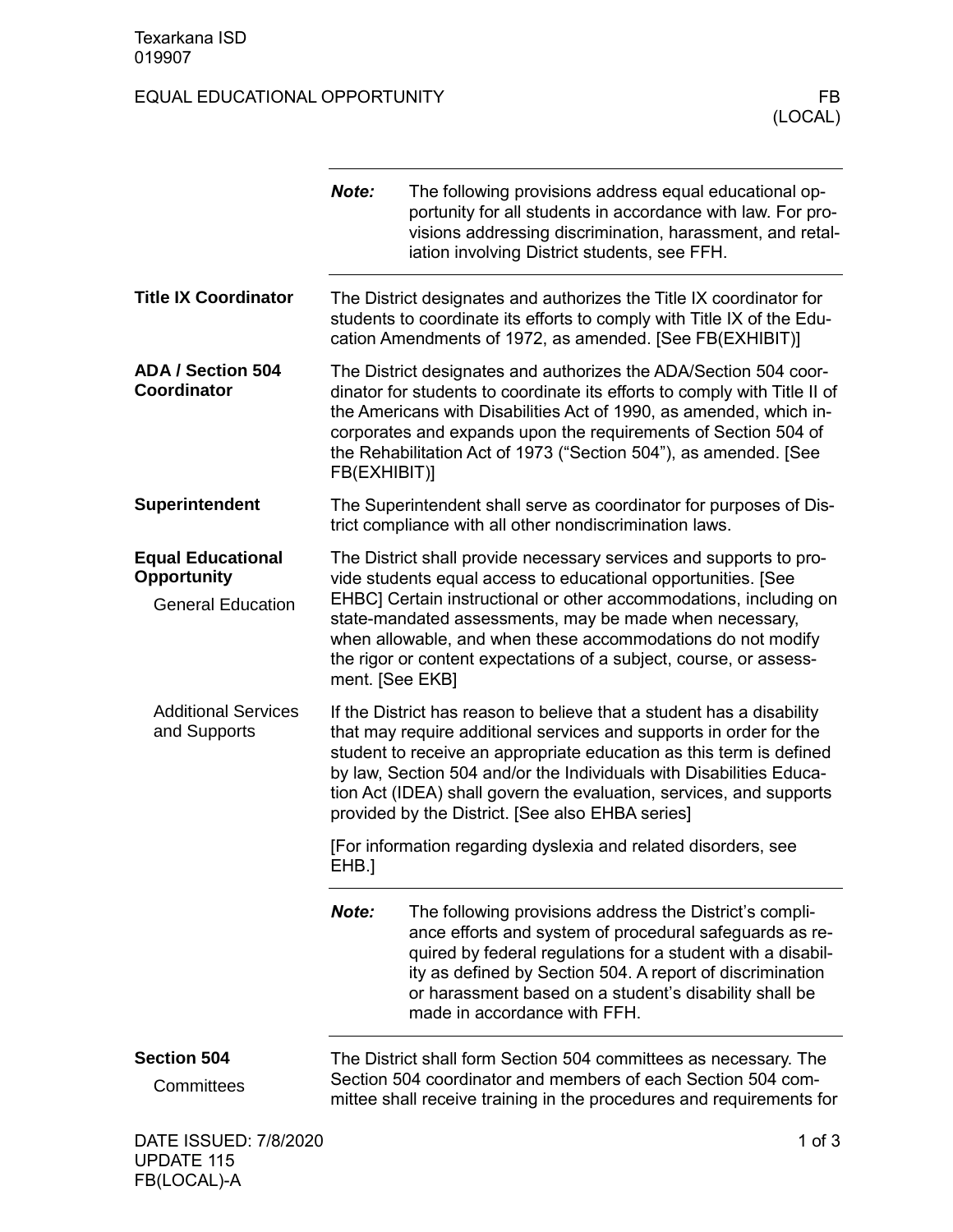## EQUAL EDUCATIONAL OPPORTUNITY FB

|                                         | identifying and providing educational and related services and sup-<br>ports to a student who has a disability that results in a substantial<br>limitation of a major life activity.                                                                                                                                                                                                                                                                                                                                                                                                                        |
|-----------------------------------------|-------------------------------------------------------------------------------------------------------------------------------------------------------------------------------------------------------------------------------------------------------------------------------------------------------------------------------------------------------------------------------------------------------------------------------------------------------------------------------------------------------------------------------------------------------------------------------------------------------------|
|                                         | Each Section 504 committee shall be composed of a group of per-<br>sons knowledgeable about the student, the meaning of the evalua-<br>tion data, placement options, and the legal requirements regarding<br>least restrictive environment and comparable facilities for students<br>with disabilities.                                                                                                                                                                                                                                                                                                     |
| <b>Referrals</b>                        | If a teacher, school counselor, administrator, or other District em-<br>ployee has reason to believe that a student may have a disability<br>as defined by Section 504, the District shall evaluate the student. A<br>student may also be referred for evaluation by the student's parent.                                                                                                                                                                                                                                                                                                                  |
| <b>Notice and Consent</b>               | The District shall seek written parental consent prior to conducting<br>a formal evaluation. Ordinary observations in the classroom or<br>other school setting shall not require prior parental consent.                                                                                                                                                                                                                                                                                                                                                                                                    |
| Evaluation and<br>Placement             | The results of an evaluation shall be considered before any action<br>is taken to place a student with a disability or make a significant<br>change in placement in an instructional program. The Superinten-<br>dent shall ensure that the District's procedures for tests and other<br>evaluation materials comply with the minimum requirements of law.<br>In interpreting evaluation data and when making decisions related<br>to necessary services and supports, each Section 504 committee<br>shall carefully consider and document information from a variety of<br>sources in accordance with law. |
| Review and<br>Reevaluation<br>Procedure | To address the periodic reevaluation requirement of law, the Dis-<br>trict shall adhere to the reevaluation timelines in the IDEA regula-<br>tions.                                                                                                                                                                                                                                                                                                                                                                                                                                                         |
|                                         | A parent, teacher, or other District employee may request a review<br>of a student's services and supports at any time, but a formal<br>reevaluation shall generally occur no more frequently than once a<br>year.                                                                                                                                                                                                                                                                                                                                                                                          |
| <b>Examining Records</b>                | A parent shall make any request to review his or her child's educa-<br>tion records to the campus principal or other identified custodian of<br>records. [See FL]                                                                                                                                                                                                                                                                                                                                                                                                                                           |
| Right to Impartial<br>Hearing           | A parent shall be given written notice of the due process right to an<br>impartial hearing if the parent has a concern or complaint about the<br>District's actions regarding the identification, evaluation, or educa-<br>tional placement of a student with a disability. The impartial hearing<br>shall be conducted by a person who is knowledgeable about Sec-<br>tion 504 issues and who is not employed by the District or related<br>to a member of the Board in a degree that would be prohibited un-<br>der the nepotism statute [see DBE]. The impartial hearing officer is                      |
| DATE ISSUED: 7/8/2020                   | $2$ of $3$                                                                                                                                                                                                                                                                                                                                                                                                                                                                                                                                                                                                  |